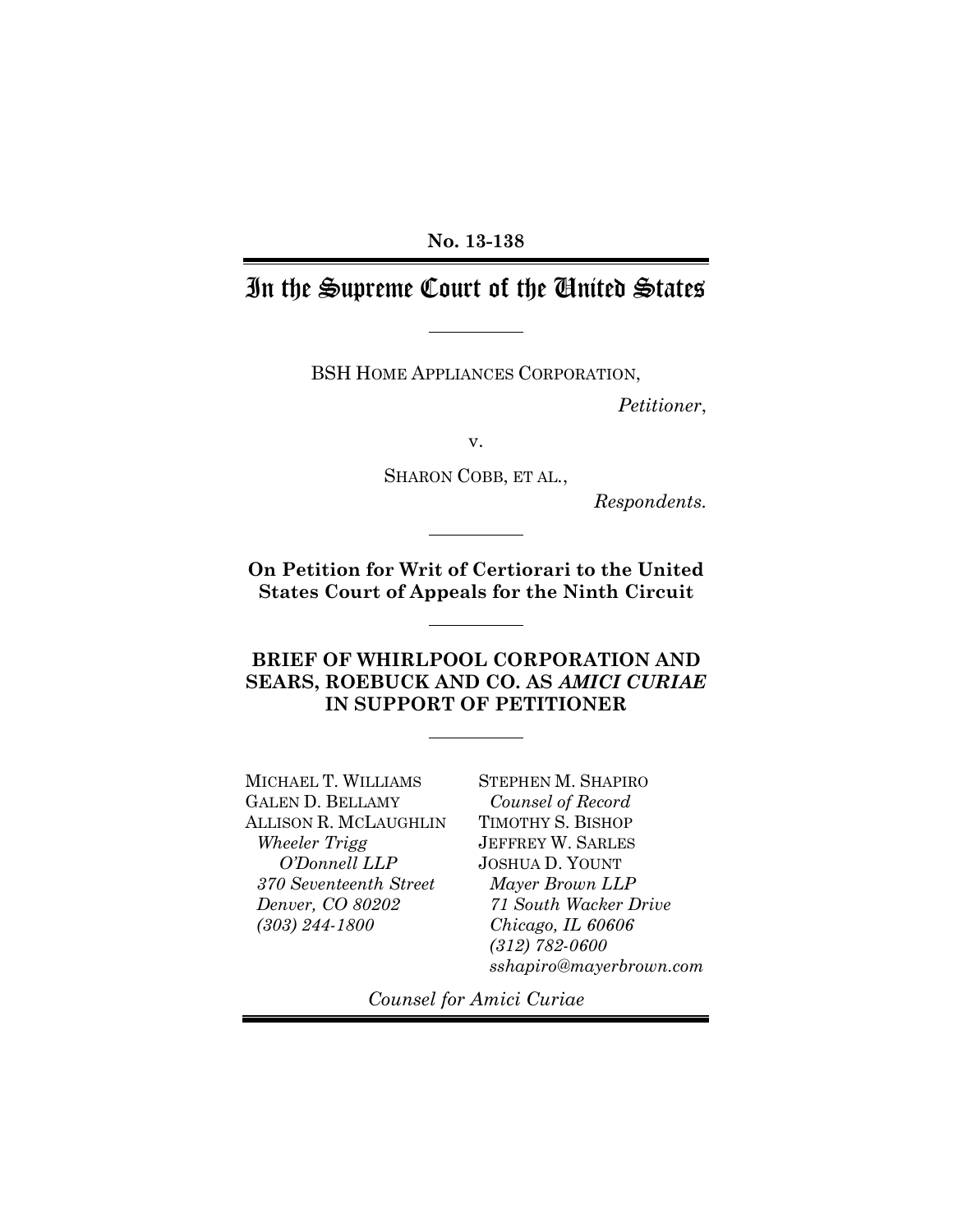## **TABLE OF CONTENTS**

# **Page**

| INTEREST OF THE AMICI CURIAE 1 |  |
|--------------------------------|--|
|                                |  |
|                                |  |
|                                |  |

i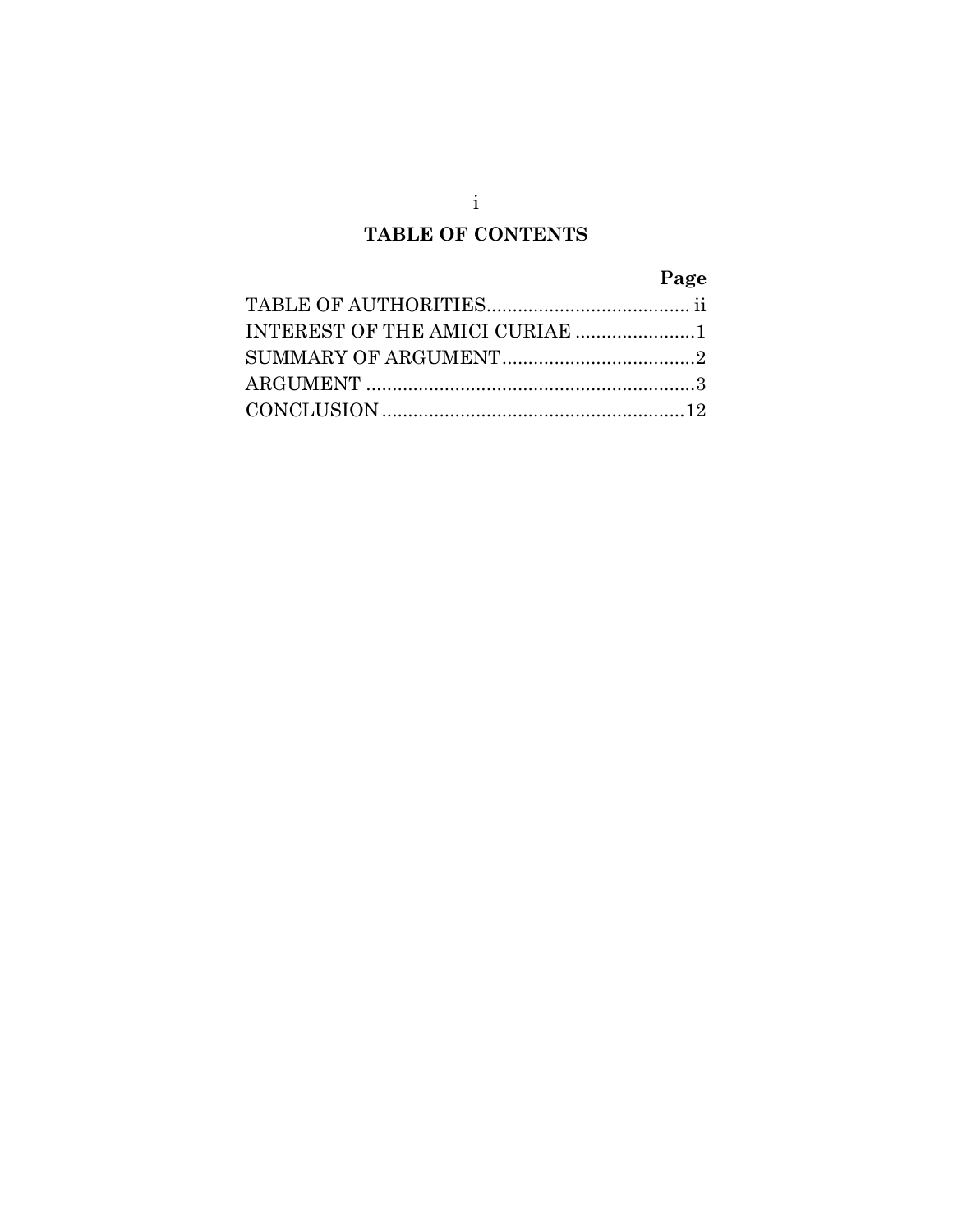# <span id="page-2-0"></span>**TABLE OF AUTHORITIES**

# **Page(s)**

| <b>CASES</b>                                                                              |
|-------------------------------------------------------------------------------------------|
| Amchem Prods., Inc. v. Windsor,                                                           |
| American Express Co. v. Italian Colors<br>Restaurant, 133 S. Ct. 2304 (2013)  3, 6, 9, 12 |
| Amgen Inc. v. Connecticut Retirement Plans &                                              |
| Butler v. Sears, Roebuck and Co., 2013 WL                                                 |
| In re Cendant Corp. Sec. Litig., 404 F.3d 173                                             |
| Comcast Corp. v. Behrend,                                                                 |
| Glazer v. Whirlpool Corp.,<br>678 F.3d 409 (6th Cir. 2012), vacated and                   |
| Glazer v. Whirlpool Corp., 2013 WL 3746205                                                |
| Messner v. Northshore Univ. HealthSystem,                                                 |
| Sears, Roebuck and Co. v. Butler,                                                         |

## ii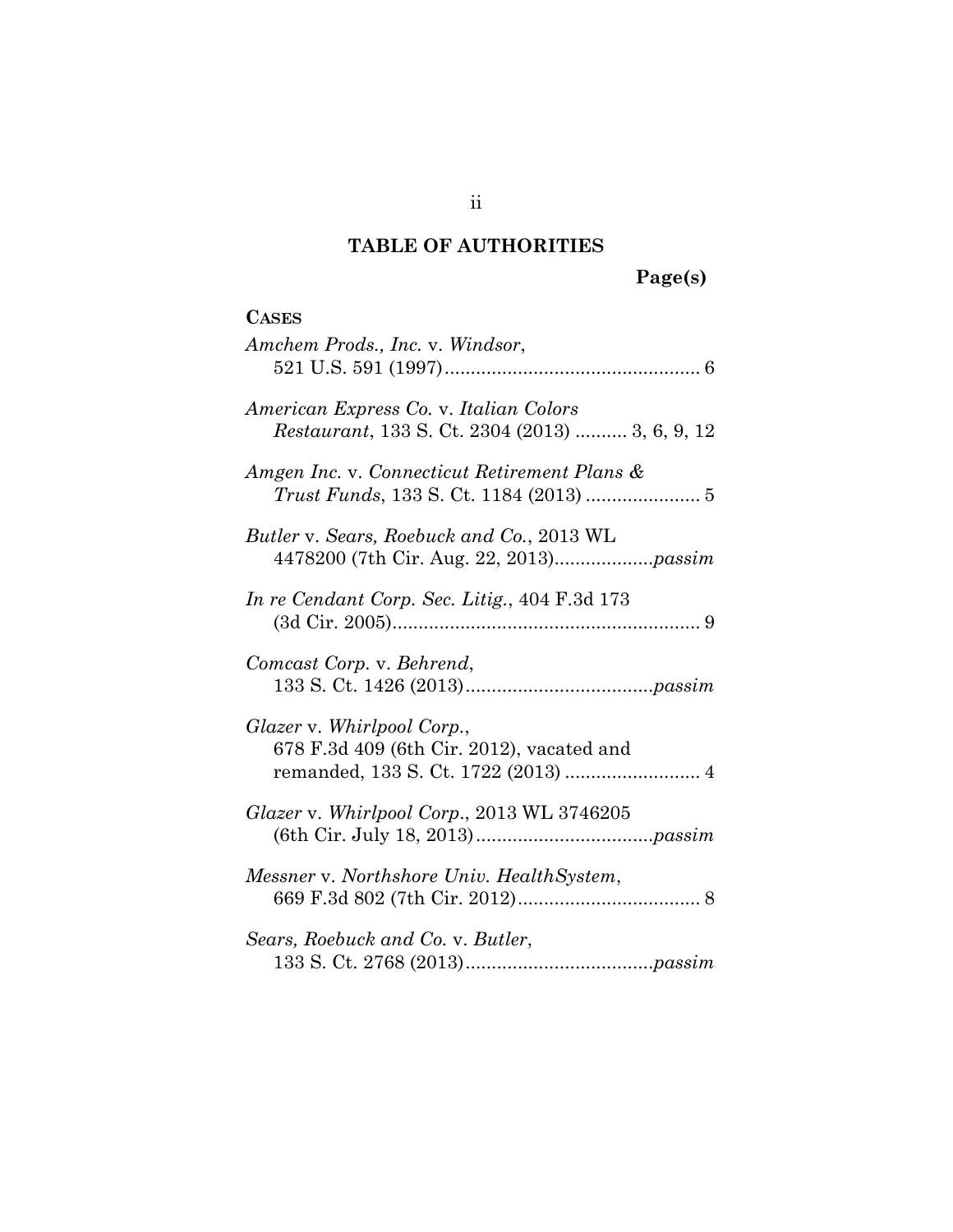## **TABLE OF AUTHORITIES—continued**

# **Page(s)**

| Wal-Mart Stores, Inc. v. Dukes, 131 S. Ct.                                                                                                  |
|---------------------------------------------------------------------------------------------------------------------------------------------|
| In re Whirlpool Corp. Front-Loading Washer<br><i>Prods. Liability Litig., 2010 WL 2756947</i><br>(N.D. Ohio July 12, 2010), aff'd, 678 F.3d |
| Whirlpool Corp. v. Glazer,                                                                                                                  |
| <b>RULES</b>                                                                                                                                |
|                                                                                                                                             |
|                                                                                                                                             |
|                                                                                                                                             |
|                                                                                                                                             |

## **OTHER AUTHORITIES**

| Cory Andrews, <i>In Circuit Courts</i> , <i>SCOTUS's</i> |
|----------------------------------------------------------|
| Comcast Ruling Doesn't Make It Through                   |
| <i>The Spin Cycle, FORBES, Aug. 26, 2013,</i>            |
| http://www.forbes.com/sites/wlf/2013/08/26/              |
| in-circuit-courts-scotuss-comcast-ruling-                |
| doesnt-make-it-through-the-rinse-cycle/ 10               |
|                                                          |

### iii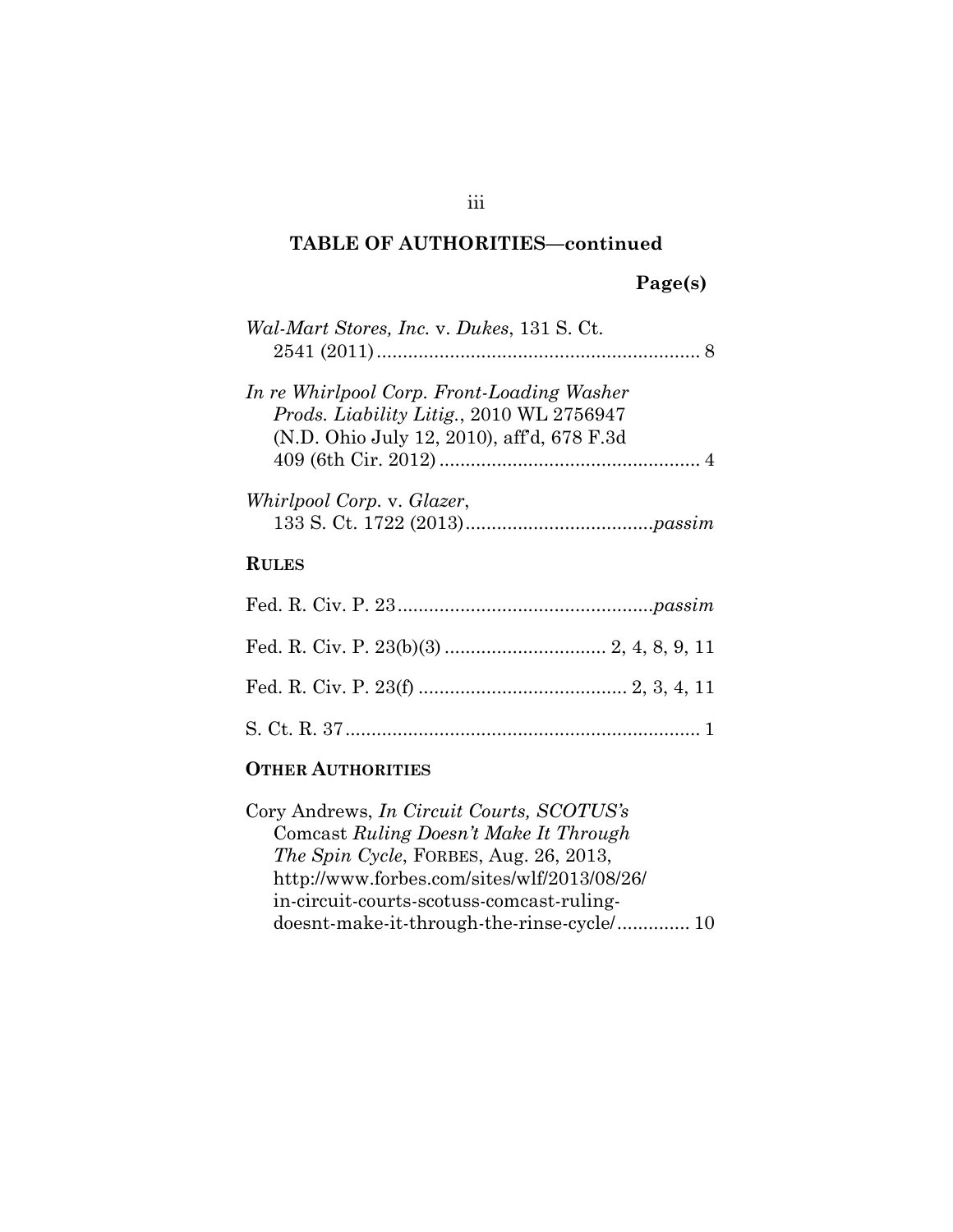### **TABLE OF AUTHORITIES—continued**

# **Page(s)**

| Editorial, Classy Action at the High Court,                                                                                                                                                                                                             |
|---------------------------------------------------------------------------------------------------------------------------------------------------------------------------------------------------------------------------------------------------------|
| Editorial, Jackpot Justice: The Supreme Court<br>Gets Another Chance To Crack Down,                                                                                                                                                                     |
| Editorial, Reining in Class Action: The<br>Supreme Court Applies A Smell Test to<br>Jackpot Justice, WASH. TIMES, Mar. 28,                                                                                                                              |
| Editorial, Supreme Court Decision Pending on<br>Class Actions, INVESTOR'S BUS. DAILY, May                                                                                                                                                               |
| Editorial, Supreme Laundry List: The Justices<br>Should Hear a Misguided Class-Action                                                                                                                                                                   |
| Theodore H. Frank, The Supreme Court Must<br>Stop The Trial Lawyers' War On<br><i>Innovation</i> , FORBES, May 24, 2013,<br>http://www.forbes.com/sites/realspin/<br>2013/05/24/the-supreme-court-must-stop-<br>the-trial-lawyers-war-on-innovation/ 10 |
| Eugene Gressman et al., SUPREME COURT                                                                                                                                                                                                                   |

iv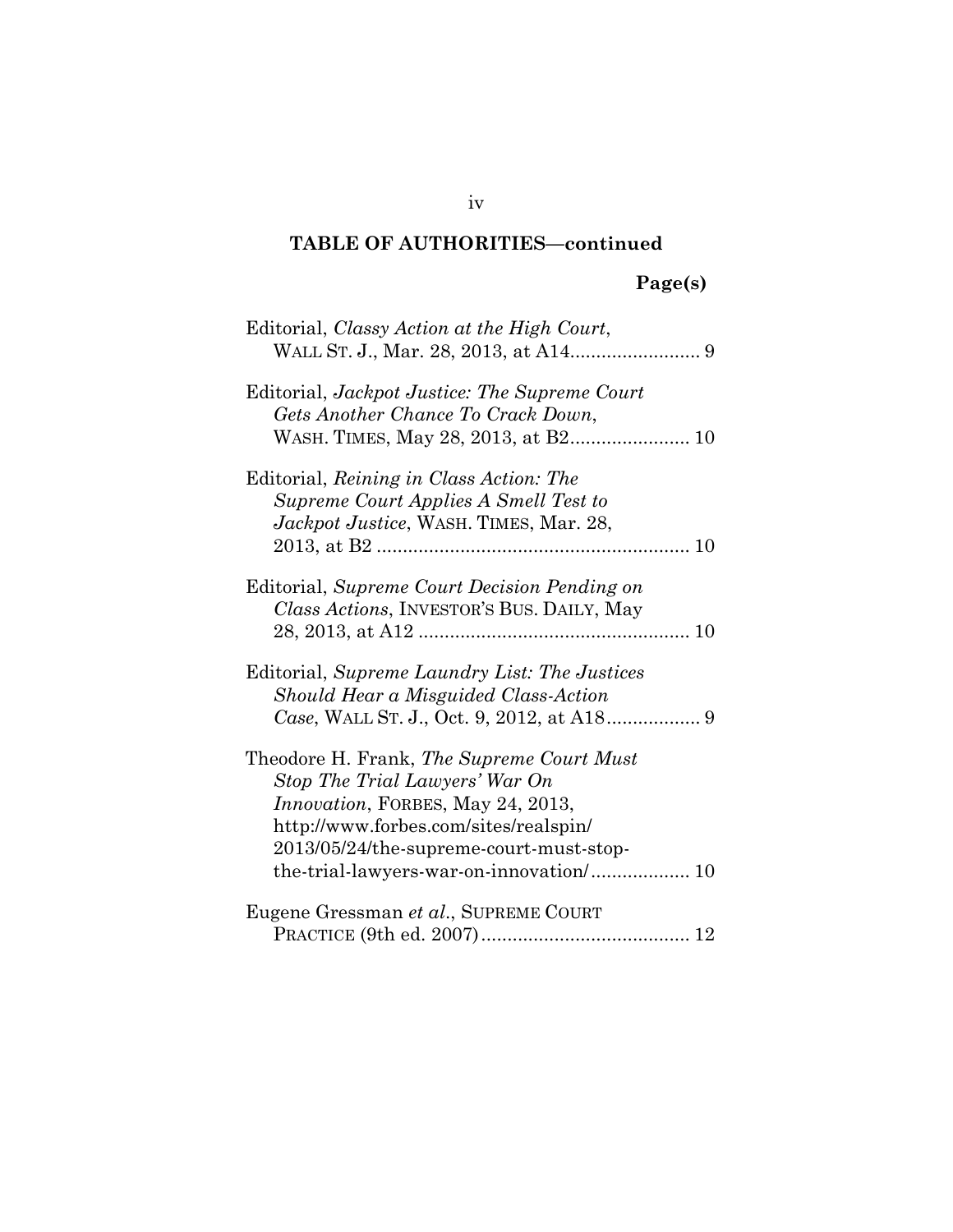## **TABLE OF AUTHORITIES—continued**

# **Page(s)**

| Michael Hoenig, Supreme Court Review       |
|--------------------------------------------|
| Sought on Crucial Class Action Issues,     |
|                                            |
| Greg Ryan, By Ignoring High Court,         |
| 6th Circ. Risks 2nd Whirlpool Review,      |
| LAW360, July 18, 2013,                     |
| http://www.law360.com/articles/458419 10   |
| J. Gregory Sidak, Supreme Court Must Clean |
| Up Washer Mess, WASH. TIMES, Nov. 15,      |
|                                            |

v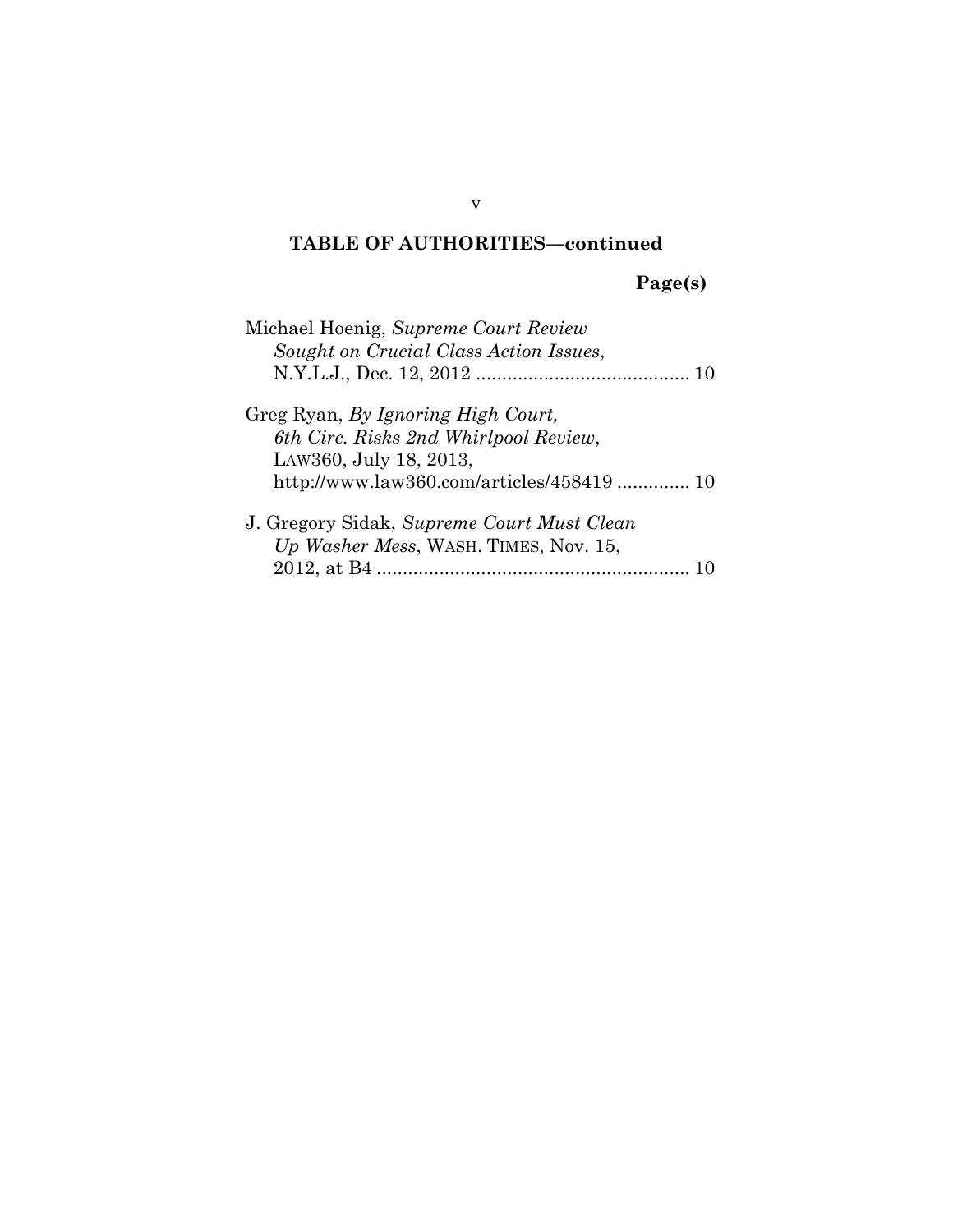### **BRIEF OF WHIRLPOOL CORPORATION AND SEARS, ROEBUCK AND CO. AS** *AMICI CURIAE* **IN SUPPORT OF PETITIONER**

### <span id="page-6-0"></span>**INTEREST OF THE AMICI CURIAE**

Pursuant to Rule 37, amici Whirlpool Corporation ("Whirlpool") and Sears, Roebuck and Co. ("Sears") respectfully submit this brief in support of petitioner BSH Home Appliances Corporation ("BSH").[1](#page-6-1)

Whirlpool, Sears, BHS, and other manufacturers and retailers of front-loading washing machines sold in the United States are defendants in dozens of similar product liability suits around the country alleging that some washers produce moldy odors. In response to class certification motions, Whirlpool and Sears introduced evidence showing that only a small proportion of washer owners reported mold or odors, that over the proposed class period the designs of the machines, as well as the instructions and disclosures given to owners, differed materially across the numerous models at issue, and that buyers treated their washers in materially different ways, including large variations in the extent to which they followed Whirlpool's use and care instructions regarding odor prevention.

<span id="page-6-1"></span><sup>1</sup> Pursuant to Rule 37.6, *amici* affirm that no counsel for a party authored this brief in whole or in part and that no person other than *amici* and their counsel made a monetary contribution to its preparation or submission. Counsel of record for all parties received notice at least 10 days prior to the due date of the intention of *amici* to file this brief. The parties' consents to the filing of this brief have been filed with the Clerk.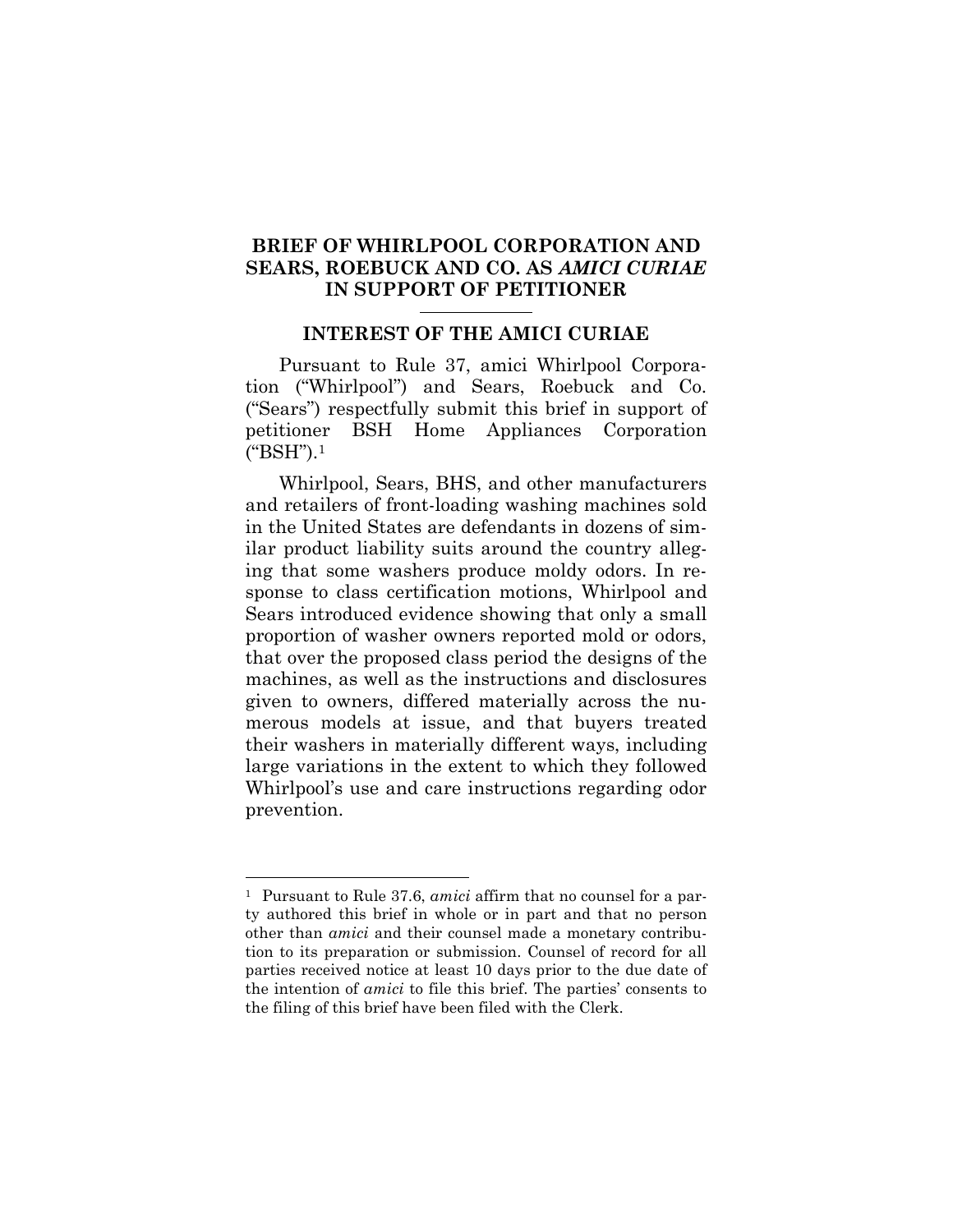Despite the highly disparate experiences of washer owners, the Sixth and Seventh Circuits each held that a sweeping Rule 23(b)(3) class should be certified. Petitions for certiorari were then filed by both Whirlpool (No. 12-322) and Sears (No. 12-1067). Last Term this Court granted certiorari in both cases, vacated the courts of appeals' decisions, and remanded for reconsideration in light of *Comcast* v. *Behrend*, 133 S. Ct. 1426 (2013). The granted petitions presented the same issues that are now encompassed in BSH's first question presented—whether a class may be certified under Rule 23(b)(3) even though most class members have not been injured and proof of injury is highly individualized.

In the *Whirlpool* case, a two-judge panel of the Sixth Circuit has reaffirmed on remand its holding that class certification is proper. In the *Sears* case, the Seventh Circuit has followed the Sixth Circuit's lead and reinstated its prior judgment. Whirlpool and Sears will file timely certiorari petitions in early October seeking review of these erroneous decisions. Amici therefore have a vital and immediate interest in this Court's resolution of the *BSH* petition.

#### <span id="page-7-0"></span>**SUMMARY OF ARGUMENT**

BSH's petition for certiorari presents important questions that require resolution by this Court. In particular, whether a class may be certified when most of its members have suffered no injury and whether the Rule 23(b)(3) predominance requirement is satisfied where resolution of product claims depends on highly individualized inquiries, are critical questions of immense importance to class certification law, as to which the courts of appeals are in disarray.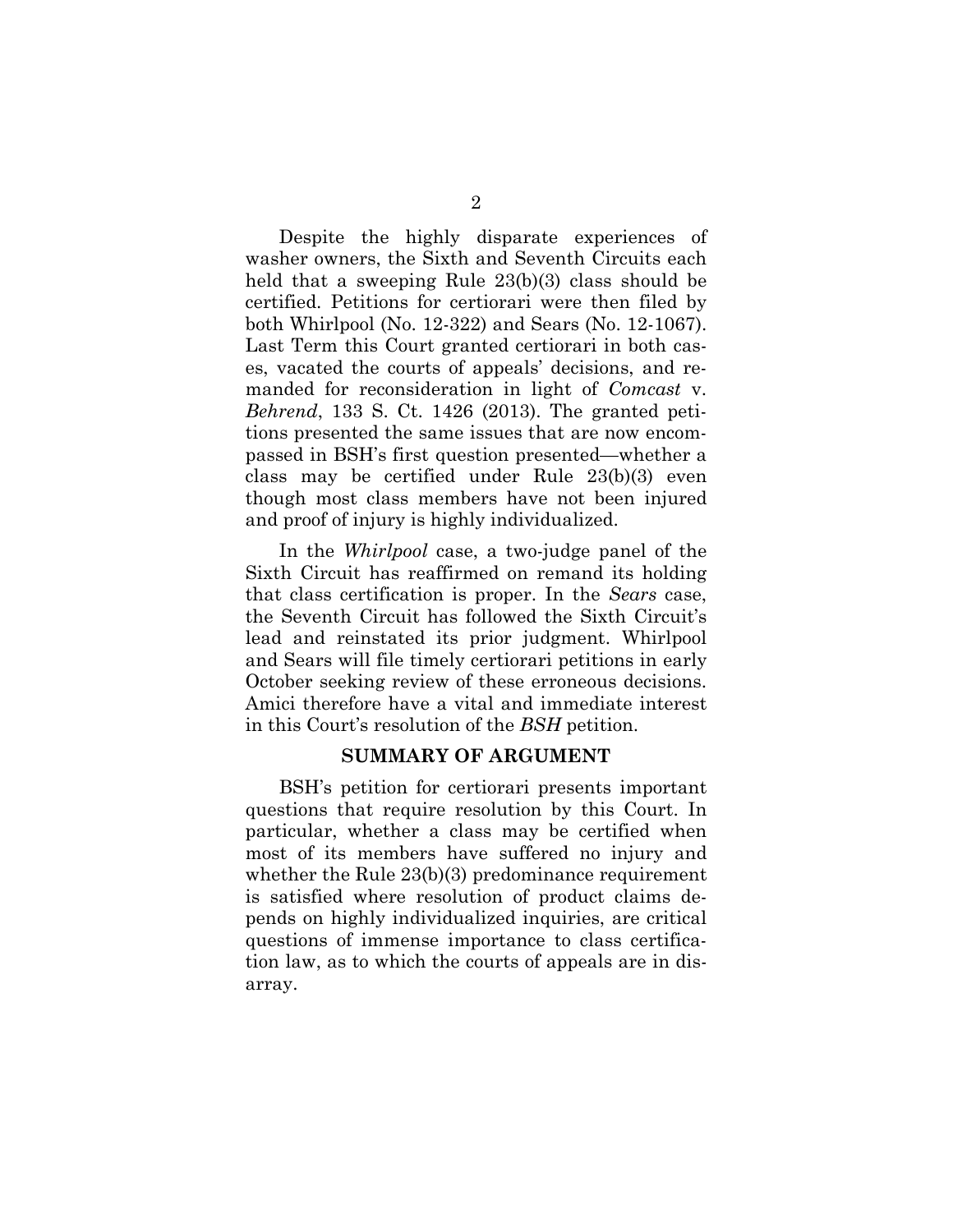Nevertheless, the absence of an appellate ruling on class certification in *BSH* under Rule 23(f) makes the case a less than ideal candidate for plenary review. *Whirlpool* v. *Glazer* and *Sears* v. *Butler* sharply present these same questions and provide better vehicles for review. In those cases, the courts of appeals' Rule 23(f) decisions already have been reviewed and GVR'd by this Court in light of *Comcast*; the courts of appeals on remand each have reaffirmed their original erroneous decisions in extensive opinions; and certiorari petitions will be filed in early October (in time for consideration at a January conference and argument this Term if certiorari is granted).

Amici believe the most appropriate course would be for this Court either to grant BSH's petition, vacate the Ninth Circuit's decision, and remand for reconsideration in light of *Comcast* and *American Express Co.* v. *Italian Colors Restaurant*, 133 S. Ct. 2304 (2013), or alternatively to hold BSH's petition for consideration alongside the petitions that will be filed in *Whirlpool* v. *Glazer* and *Sears* v. *Butler* in early October.

#### <span id="page-8-0"></span>**ARGUMENT**

1. Whirlpool, like petitioner BSH and other appliance manufacturers, is the defendant in putative class actions alleging that high-efficiency frontloading clothes washers sometimes emit moldy odors due to an accumulation of laundry residue and are therefore defective, and that defendants failed to disclose this defect. Ten such actions against Whirlpool have been consolidated in district court in Ohio, involving more than 4,000,000 buyers, making the consolidated litigation one of the largest class proceedings ever maintained. In *Glazer*, the bellwether case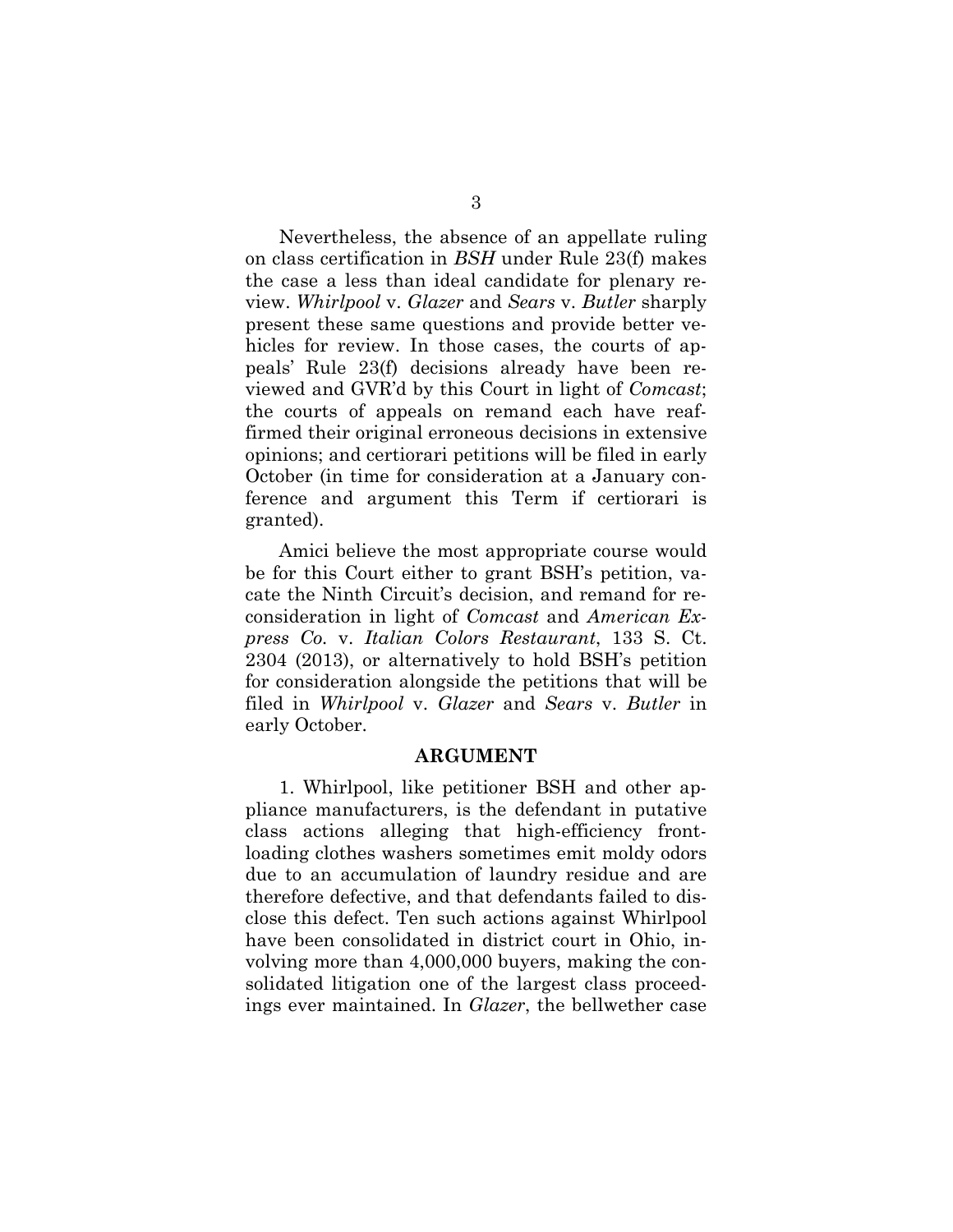in that consolidated litigation, two plaintiffs seek to represent some 200,000 current Ohio residents who bought any of 21 models of Whirlpool's Duet washers ("Washers") since 2001. They allege negligent design, failure to warn, and tortious breach of warranty.

The district court certified a Rule 23(b)(3) class in that case. *In re Whirlpool Corp. Front-Loading Washer Prods. Liability Litig.*, 2010 WL 2756947 (N.D. Ohio July 12, 2010). After granting review under Rule 23(f), the Sixth Circuit affirmed. *Glazer* v. *Whirlpool Corp.*, 678 F.3d 409 (6th Cir. 2012).[2](#page-9-0)

Whirlpool petitioned for certiorari, asking this Court to consider whether a Rule 23(b)(3) class may be certified (1) when most class members have not been harmed and could not sue on their own behalf, (2) without resolving factual issues that bear on the requirements of Rule 23, and (3) when factual dissimilarities among putative class members make individual issues predominant. This Court summarily granted certiorari, vacated the Sixth Circuit's decision, and remanded for reconsideration in light of its ruling in *Comcast*. *Whirlpool Corp.* v. *Glazer*, 133 S. Ct. 1722 (2013).

On remand, the Sixth Circuit once again upheld class certification. 2013 WL 3746205 (6th Cir. July 18, 2013). The opinion of Judges Stranch and Martin, sitting as a two-judge panel, is rife with outcomedeterminative legal errors, including rulings flatly inconsistent with this Court's precedents.

<span id="page-9-0"></span><sup>2</sup> The district court and initial Sixth Circuit opinions are set forth at Pet. App. 24a and 1a respectively, *Whirlpool Corp.* v. *Glazer*, No. 12-322.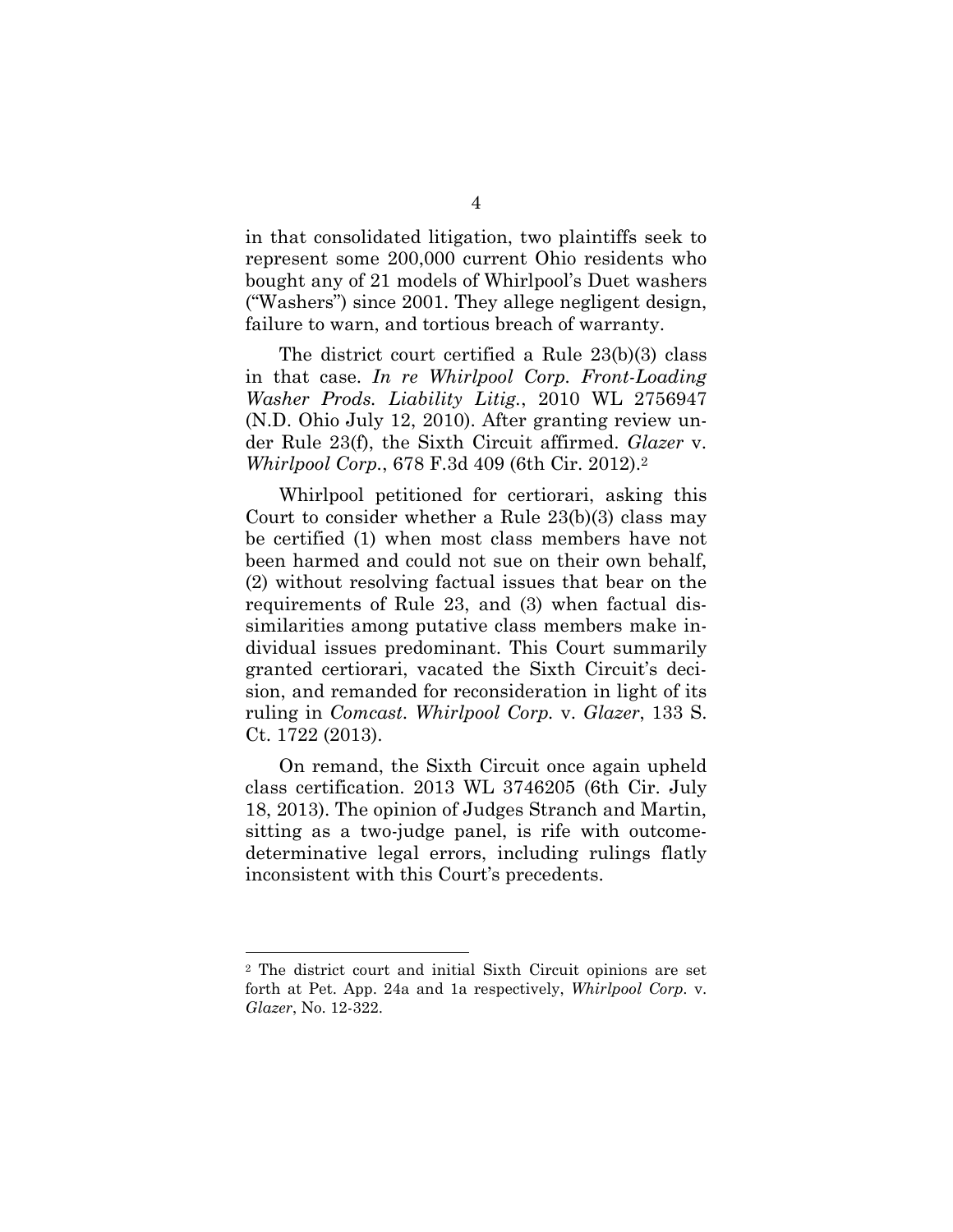While trumpeting its "rigorous analysis," the Sixth Circuit in fact merely rubber-stamped its prior ruling in a new opinion filled with serious errors.

- The Sixth Circuit described *Comcast*, cited by this Court in the remand order as a decision requiring reconsideration, as having "limited application," and treated it as largely irrelevant in Whirlpool's case, because it regarded *Comcast* as narrowly limited to damages issues. 2013 WL 3746205, at \*17.
- Although this Court remanded only in light of *Comcast*, the Sixth Circuit treated *Amgen Inc.* v. *Connecticut Retirement Plans*, 133 S. Ct. 1184 (2013)—a securities case concerning the role of materiality and the securities-specific presumption of reliance in the class certification inquiry—as the relevant precedent. 2013 WL 3746205, at \*15-\*16.
- The court of appeals glossed over a host of individualized issues that would predominate at trial—including key issues of causation and injury—by misconstruing applicable state law, manipulating the level of generality at which the issues were described, and failing to acknowledge, much less resolve, disputes as to facts critical to the Rule 23 inquiry.
- The Sixth Circuit relied on Judge Posner's vacated opinion in *Sears* conflating injury with amount of damages and held that the abstract question whether many different Washer models were "defective" is a predominant common question. *Id.* at \*11.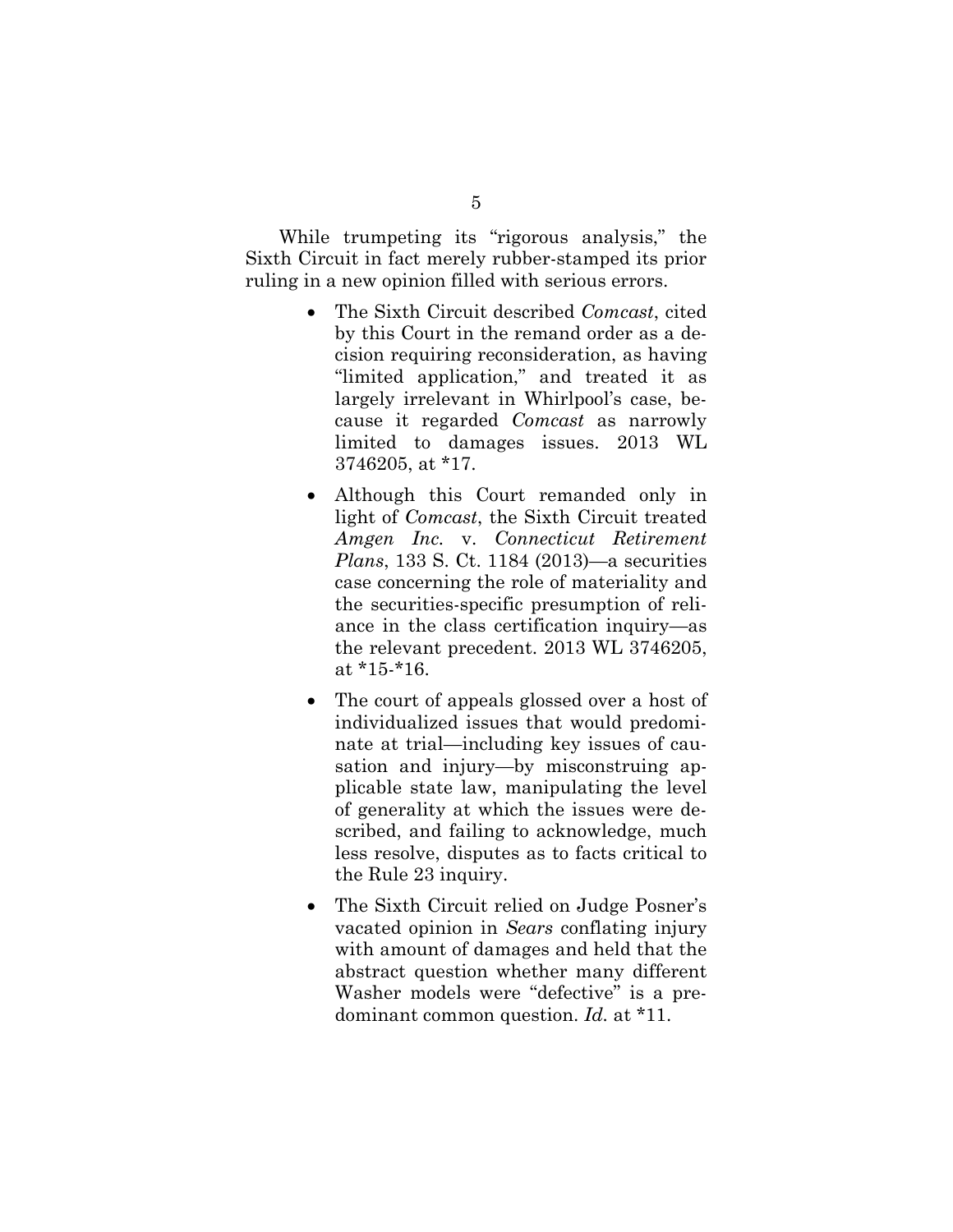- The Sixth Circuit relied on "economies of time and expense" and the unlikelihood that Washer buyers would file individual actions to water down the predominance requirement, in conflict with *Comcast*, *American Express*, 133 S. Ct. at 2310-2311 & n.4, and *Amchem Prods.* v. *Windsor*, 521 U.S. 591, 615, 622-624 (1997). 2013 WL 3746205, at \*18.
- The court of appeals again followed California law to support the incorrect proposition that Ohio recognizes a premium price theory. *Id.* at \*14. And in violation of *Comcast*, it held that premium price theory is sufficient to create injury questions common to the class, despite the lack of any evidence that all Washer buyers paid a premium price and despite the fact that most *never* experienced *any* moldy odor.

2. Sears, Roebuck has been sued for breach of six States' warranty laws on behalf of all owners of Kenmore-brand front-loading washing machines manufactured by Whirlpool and sold in those States since 2001. Plaintiffs allege the same musty odors at issue in *Whirlpool*. In addition, plaintiffs allege that during a four-year period some washers had a manufacturing defect in the electronic central control unit ("CCU") that caused false error codes. It is undisputed that most class members experienced neither of these problems.

The district court in *Sears* denied certification of the odor class but certified the CCU class. In an opinion by Judge Posner, the Seventh Circuit reversed as to the CCU class and affirmed as to the odor class. It held class adjudication to be "the more efficient pro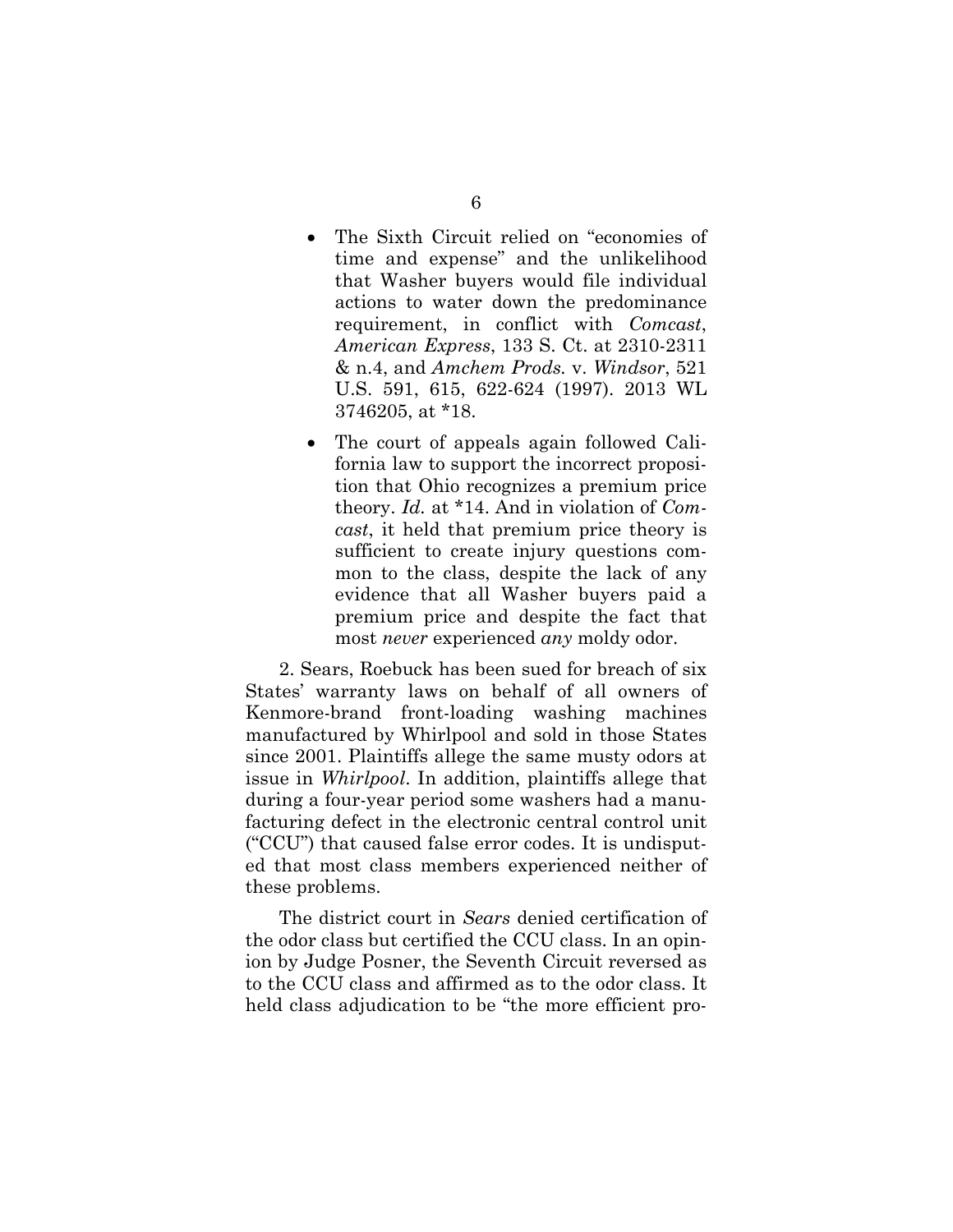cedure," based on the single supposedly common question whether there is a "defect," despite a plethora of individual issues determinative of liability and damages. "Predominance," the court held, is solely "a question of efficiency."[3](#page-12-0)

This Court in *Sears, Roebuck and Co.* v. *Butler*, 133 S. Ct. 2768 (2013), as in *Whirlpool*, GVR'd in light of *Comcast*. The Court granted certiorari on questions (1) whether breach of warranty claims may be certified where most putative class members did not experience the alleged defect, and (2) whether the supposed efficiency of class actions overrides the requirement that common issues predominate over individual ones that are rife in these cases.

On remand, the Seventh Circuit "reinstated" its prior judgment authorizing class certification. 2013 WL 4478200, at \*6 (Aug. 22, 2013). The opinion by Judge Posner is flatly inconsistent with Rule 23 and this Court's precedents. For example:

- The Seventh Circuit, despite the GVR in light of *Comcast*, held *Sears* "a very different case from *Comcast*" because the class here was certified for liability, not amount of damages, and it speculated that this Court GVR'd merely to allow Sears to submit "amended argument" as to predominance. *Id.* at \*4.
- The court of appeals reaffirmed that "efficiency is a proper basis for class certification," because the dissent in *Comcast* em-

<span id="page-12-0"></span><sup>3</sup> The district court and initial Seventh Circuit opinions are set forth at Pet. App. 9a and 1a respectively, *Sears, Roebuck and Co.* v. *Butler*, No. 12-1067.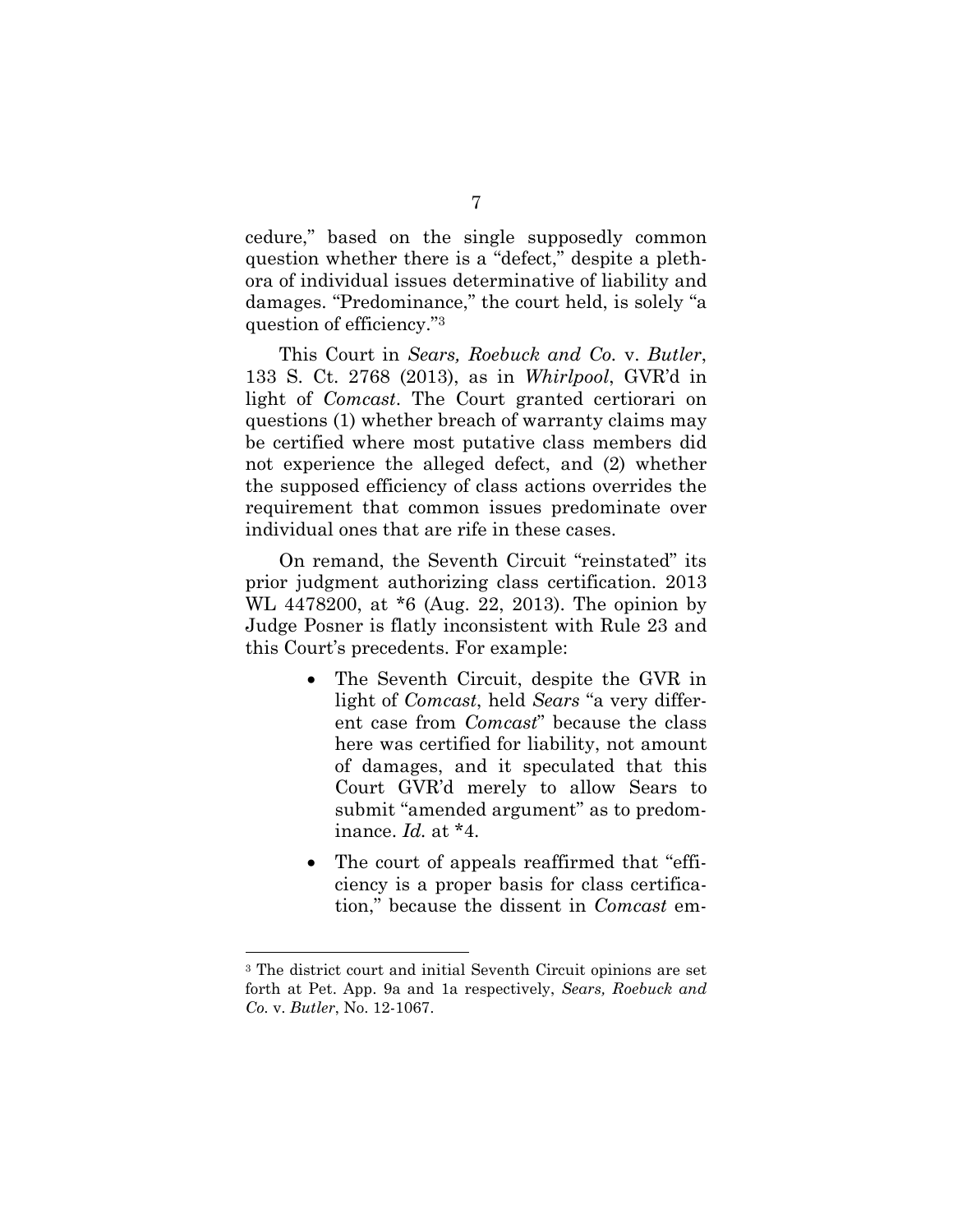braced that view and "the majority opinion does not contradict" it. *Id.* at \*3.

- The court of appeals lauded the "efficient" procedure" whereby—after a finding of liability to a class full of buyers who never experienced moldy odors—the case "would probably be quickly settled" using "a schedule of damages." *Id.* at \*2.
- At odds with *Wal-Mart Stores* v. *Dukes*, 131 S. Ct. 2541, 2551 (2011), the Seventh Circuit held that "'Rule 23(b)(3) does not impose" on plaintiffs the "heavy burden" of showing "'common answers'" rather than simply "'common questions.'" *Id.* at \*4 (quoting *Messner* v. *Northshore Univ. HealthSystem*, 669 F.3d 802, 819 (7th Cir. 2012)).
- The court of appeals manufactured "a single, central, common issue of liability" by stating the issue at such a high level of generality as to be meaningless here— "whether the Sears washing machine was defective," glossing over design and literature changes and variant consumer conduct that fragment the issue of liability. 2013 WL 4478200, at \*5.
- Conceding "[c]omplications" caused by these "design changes" and differences in six "separate state warranty laws," the court of appeals held that these disparities "can be handled by the creation of subclasses" (*ibid.*)—contradicting Rule 23's bar on "conditional" classes and inviting the excessive "Balkanization of the class action" which other circuits have disapproved. *In*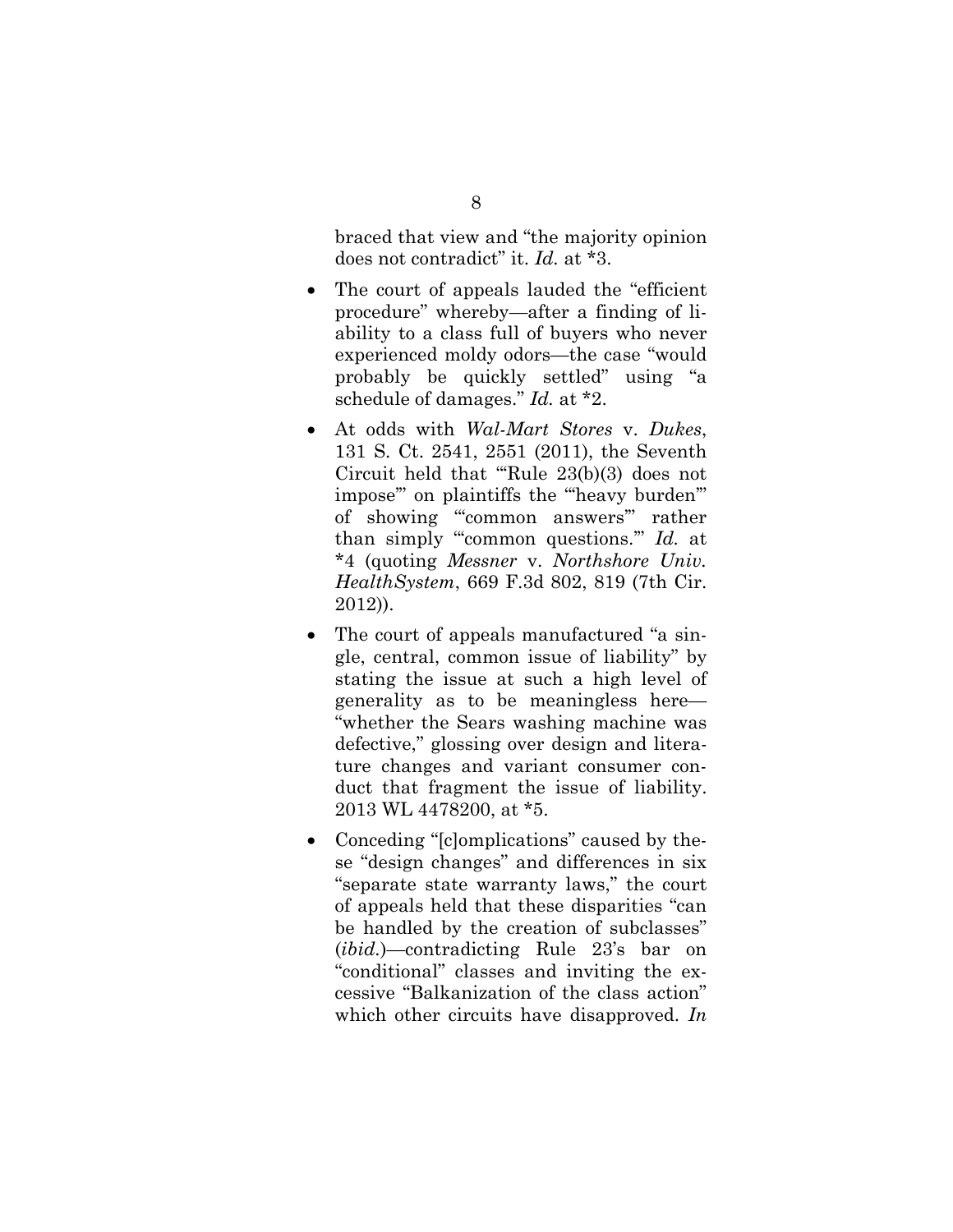*re Cendant Corp. Sec. Litig.*, 404 F.3d 173, 202 (3d Cir. 2005).

 The Seventh Circuit failed to make any record-based "qualitative assessment" of predominance based on how claims and defenses would be tried, substituting judicial fiat for rigorous analysis. 2013 WL 4478200, at \*4.

3. Following the Sixth and Seventh Circuits' approach, few if any products liability or other cases would not proceed as class actions. Yet this Court explained in *American Express*, 133 S. Ct. at 2310, that "Rule [23] imposes stringent requirements for certification *that in practice exclude most claims*" (emphasis added). Whirlpool's and Sears' certiorari petitions will show that, as in *American Express*, the courts of appeals' failures to heed the message of a GVR warrant further review by this Court.

As reflected in the grants of certiorari in *Whirlpool* and *Sears*, the issues presented in these cases are of immense importance not only to the dozens of front-loading washer class actions pending against manufacturers and retailers, but also to Rule 23(b)(3) class actions generally. Accordingly, commentators roundly criticized the courts of appeals' decisions in both cases and urged this Court's review. See, *e.g.*, Editorial, *Classy Action at the High Court*, WALL ST. J., Mar. 28, 2013, at A14 (criticizing the Sixth Circuit's "wild expansion of liability" in *Whirlpool* and urging this Court to grant certiorari to "make it clear [it] expect[s] other federal courts to honor [its] precedent").<sup>[4](#page-14-0)</sup>

<span id="page-14-0"></span><sup>4</sup> See also, *e.g.*, Editorial, *Supreme Laundry List: The Justices Should Hear a Misguided Class-Action Case*, WALL ST. J., Oct.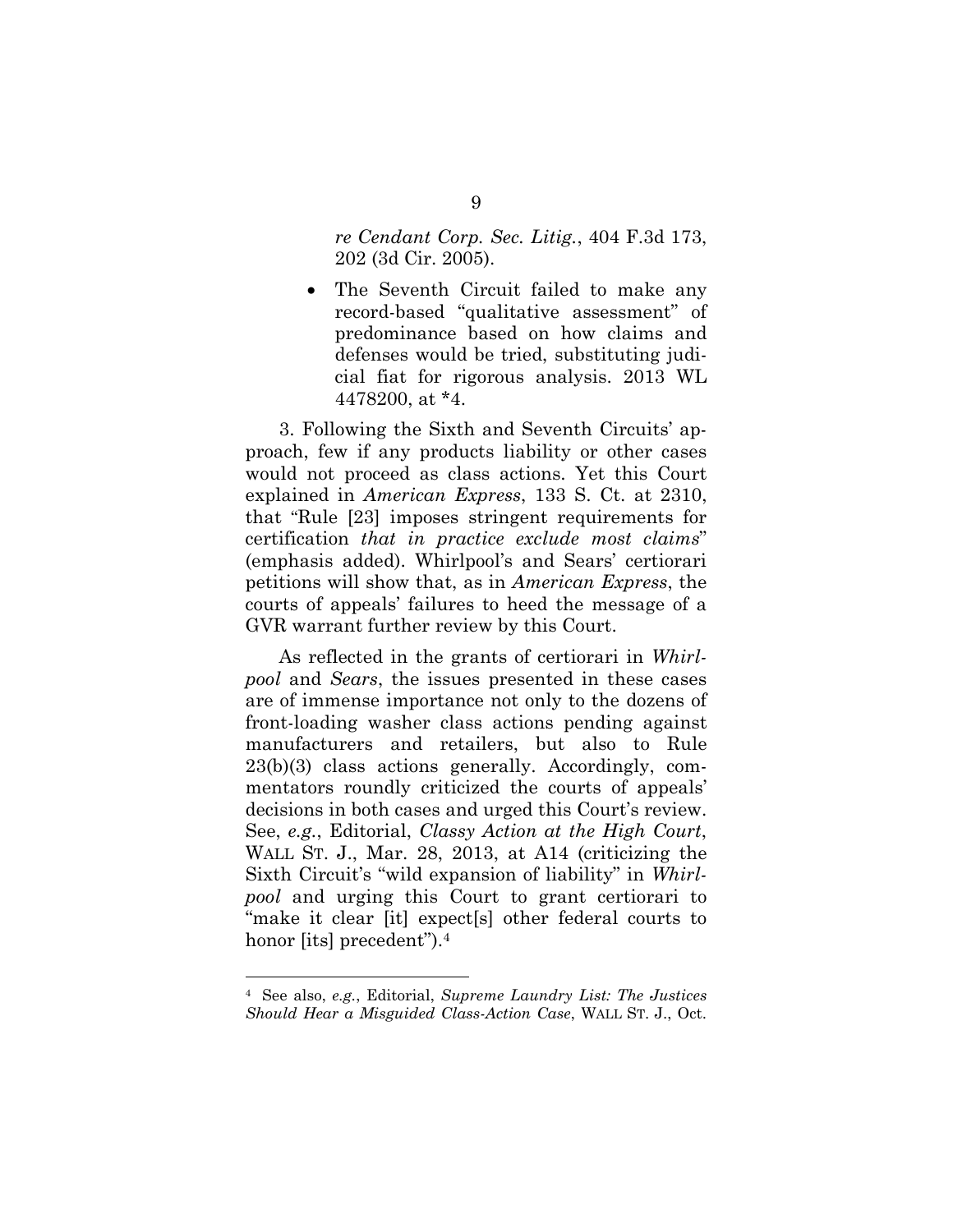In addition, numerous amici described the exceptional public importance of rejecting the Sixth and Seventh Circuits' destructive approach to class certification. *E.g.*, Am. Br. of U.S. Chamber of Commerce, Business Roundtable, and National Ass'n of Manufacturers at 3, 13 (Sept. 28, 2012) (No. 12-322) (warning of "massive class-action complaints alleging injuries from a product" that "has not in fact harmed (or as here, caused dissatisfaction in) more than a fraction of those on the plaintiffs' side of the caption," which would "dramatically increase the class-action exposure faced by *amici*'s members"); Am. Br. of Prod. Liab. Advisory Council at 4 (Sept. 28, 2012) (No. 12-322) (predicting "a mounting horde of purported 'class' litigation premised on alleged defects that affect but a handful of consumers," with the "inevitable increase in the cost of doing business" that would entail—costs that "would be passed along to consumers, leaving only plaintiffs' lawyers to benefit"); Am. Br. of Pac. Legal Found. at 7-11, 17 (Oct. 2,

9, 2012, at A18; J. Gregory Sidak, *Supreme Court Must Clean Up Washer Mess*, WASH. TIMES, Nov. 15, 2012, at B4; Michael Hoenig, *Supreme Court Review Sought on Crucial Class Action Issues*, N.Y.L.J., Dec. 12, 2012; Editorial, *Reining in Class Action: The Supreme Court Applies A Smell Test to Jackpot Justice*, WASH. TIMES, Mar. 28, 2013, at B2; Editorial, *Supreme Court Decision Pending on Class Actions*, INVESTOR'S BUS. DAI-LY, May 28, 2013, at A12; Theodore H. Frank, *The Supreme Court Must Stop The Trial Lawyers' War On Innovation*, FORBES, May 24, 2013; Editorial, *Jackpot Justice: The Supreme Court Gets Another Chance To Crack Down*, WASH. TIMES, May 28, 2013, at B2; Greg Ryan, *By Ignoring High Court, 6th Circ. Risks 2nd Whirlpool Review*, LAW360, July 18, 2013, http://www.law360.com/articles/458419; Cory Andrews, *In Circuit Courts, SCOTUS's* Comcast *Ruling Doesn't Make It Through The Spin Cycle*, FORBES, Aug. 26, 2013 (*Whirlpool* and *Sears* "provide the Supreme Court ample opportunity to reinforce and expound on the holding in *Comcast*").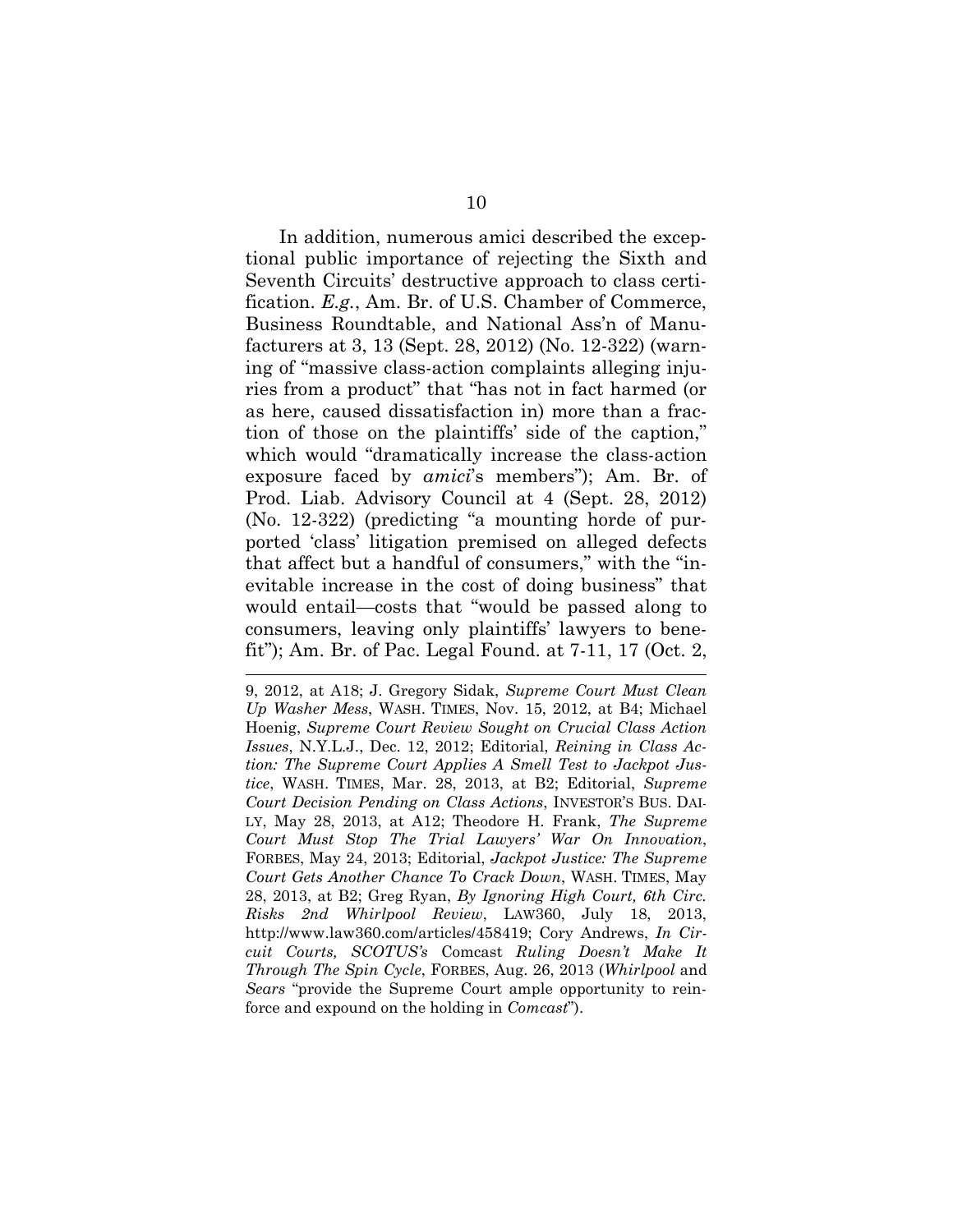2012) (No. 12-322) (Sixth Circuit's decision violated Rules Enabling Act and Due Process; "by combining any legitimate claims with tens of thousands of uninjured plaintiffs," the ruling "bloats any properly joined or representative legal action" and allows class counsel to operate as "'bounty hunters'"); Am. Br. of Prod. Liab. Advisory Council at 5 (Mar. 29, 2013) (No. 12-1067) (the Seventh Circuit's "pliable approach to predominance" effectively "eliminated the substantive tort requirement of injury solely by dint of the class device"); Am. Br. of DRI at 2 (Apr. 1, 2013) (No. 12-1067) (the Seventh Circuit's ruling "will have a profound effect on business and individuals who may be subject to [multistate class actions] because it authorizes a trial court to certify a proposed class under Rule 23(b)(3), even where a choiceof-law analysis would reveal that individual issues of fact and law predominate"); Am. Br. of U.S. Chamber of Commerce, Retail Litigation Center, Business Roundtable, and National Ass'n of Manufacturers at 21 (Apr. 1, 2013) (No. 12-1067) (the *Sears* decision presents "an unusually good vehicle for addressing" critically important Rule 23 questions).

Although the *BSH* petition raises similar issues, the Ninth Circuit did not grant Rule 23(f) review in that case, so there is no Ninth Circuit opinion on which to focus this Court's analysis. The Ninth Circuit decided nothing in *BSH* other than to deny discretionary review. By contrast, the Sixth and Seventh Circuits have issued full pre- and post-GVR opinions.

Because this Court has considered these cases already and found them worthy of certiorari, and because the extensive opinions of the Sixth and Seventh Circuits sharpen the issues for review, these cases are better vehicles than *BSH* for plenary re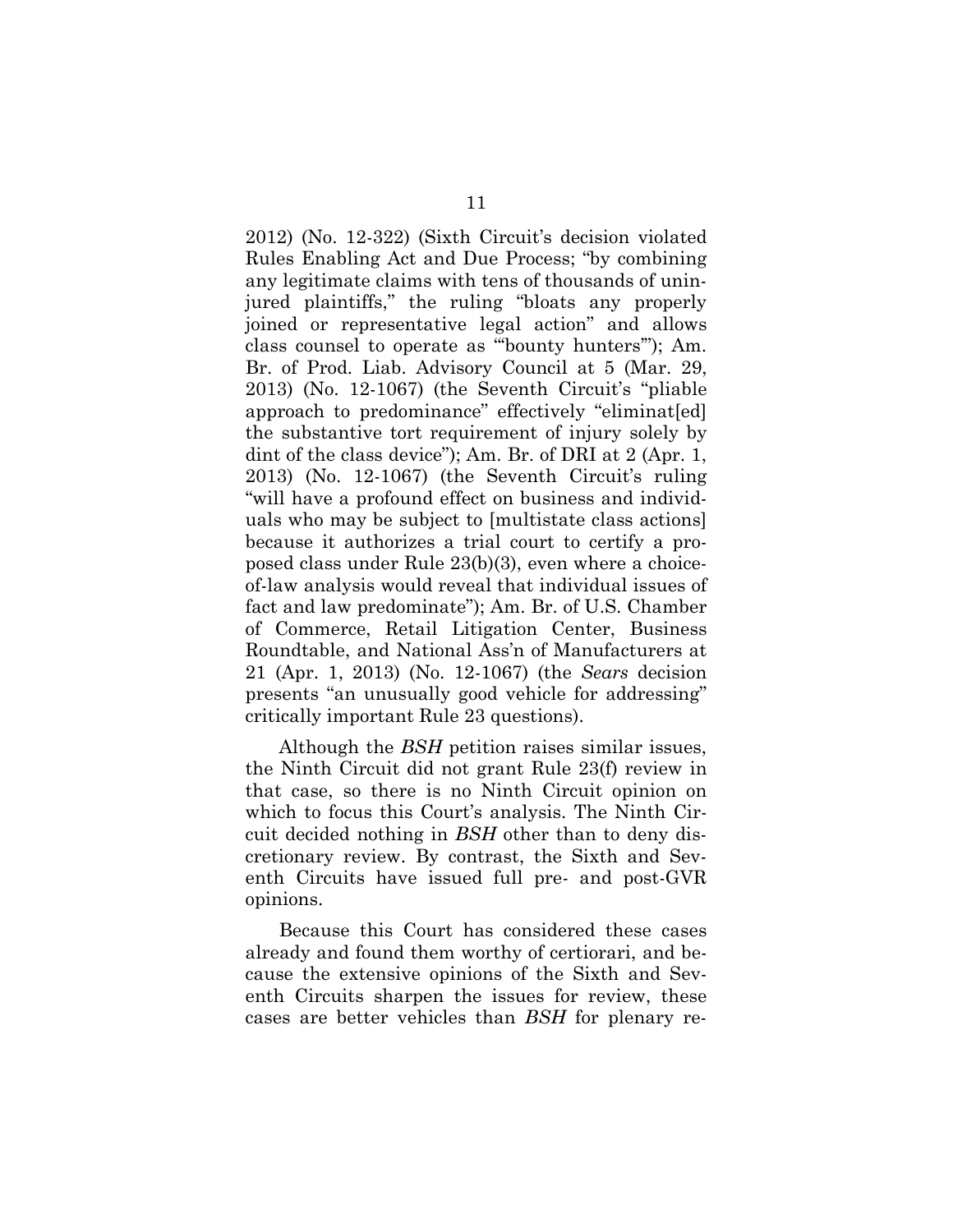view. And because the *Whirlpool* and *Sears* petitions will be filed within weeks, awaiting these more developed cases entails no appreciable delay. See Eugene Gressman *et al*., SUPREME COURT PRACTICE 504 (9th ed. 2007) (Court may await "other cases in the pipeline [that] present better vehicles to resolve the issue"). *BSH* can be GVR'd as the Court found appropriate in *Whirlpool* and *Sears*, or held for a short time until the Court considers the petitions in those cases. Indeed, because the district court in *BSH* expressly relied on the now-vacated decision in *Whirlpool* (see Pet. App. 26a-27a), a grant, vacate, and remand in light of this Court's intervening decisions in *Comcast* and *American Express*, and GVRs in *Whirlpool* and *Sears*, may be especially appropriate.

#### <span id="page-17-0"></span>**CONCLUSION**

Because the Sixth and Seventh Circuits' decisions in *Whirlpool* and *Sears* present better vehicles for plenary review of the important questions presented, the Court may wish to hold the *BSH* petition until it considers the certiorari petitions in those cases, or alternatively grant, vacate, and remand in *BSH* in light of *Comcast* and *American Express*.